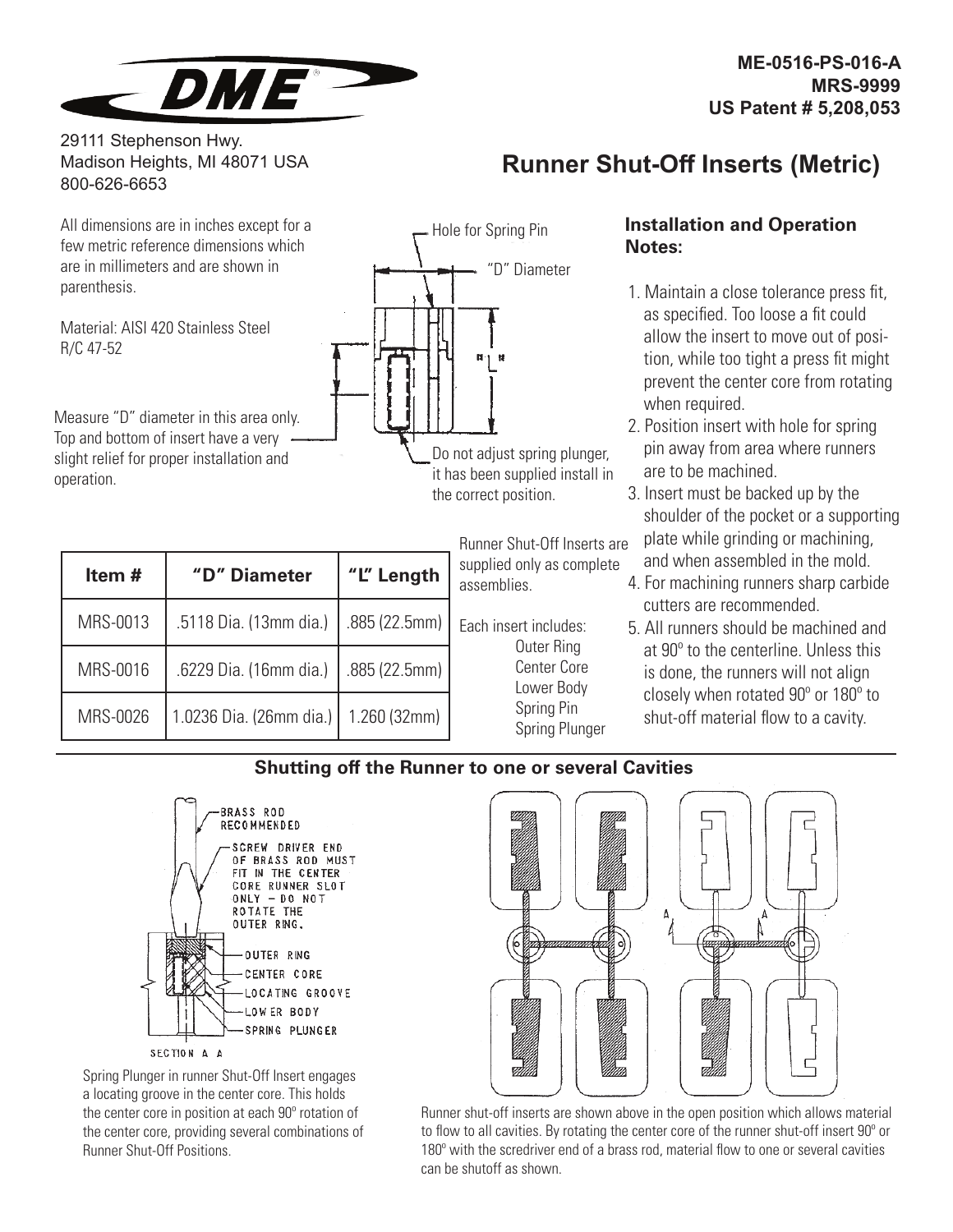

29111 Stephenson Hwy. Madison Heights, MI 48071 USA 800-626-6653

# **Runner Shut-Off Inserts (Metric)**

#### S**tep 1 Dimensions for machining pocket for runner shut-off inserts. (pockets are typically bored in soft steel and jig ground in hardened steel.)**



**NOTE:** When using a 7/8 thick plate with the MRS-0013 or MRS-0016 inserts, machine the .5118 or .6299 diameters through the plate. Insert must seat against a supporting plate before any grinding or machining is done. All dimensions are in inches except for a few metric reference dimensions which are in millimeters and are shown in parenthesis.



NOTE: Insert must be backed-up by the shoulder of the pocket or a supporting plate while grinding or machining, and when assembled in the mold.

## **Step 2 Pressing insert into pocket Step 3 Dimensions for machining runners**



Hole for spring pin must be located away from area where runners are to be machined as shown.

.035 min. land between edge of runner and edge of hole for spring pin.

Spring pin holds insert components in position for machining runners



For machining runners sharp carbide cutters are recommended.